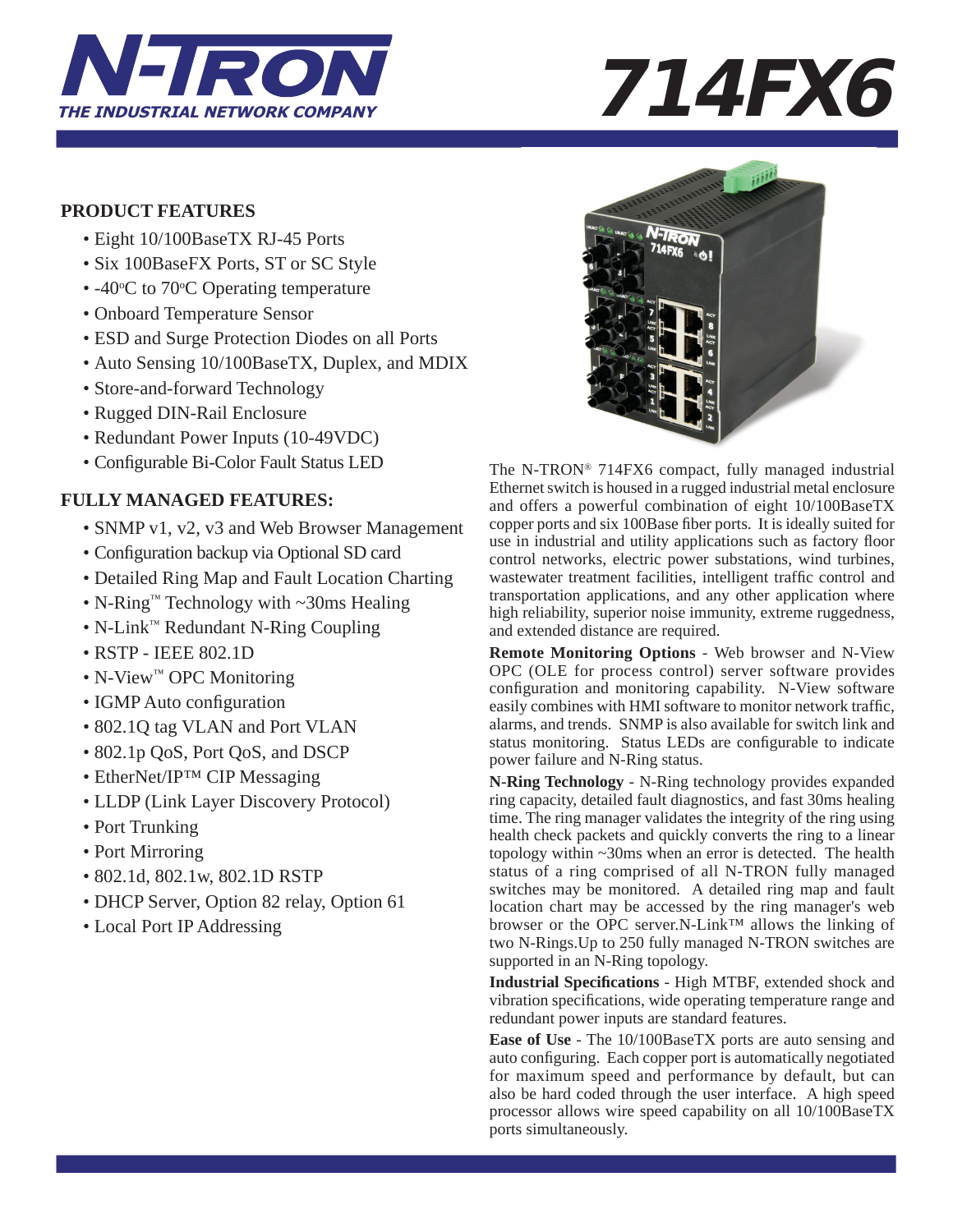

 $\equiv$  ISO 9001:2008  $\equiv$ 

### **714FX6 Specifi cations**

### **Switch Properties**

*Number of MAC Addresses:* 8000 *Aging Time*: Programmable *Latency Typical:* 2.6 μs *Switching Method*: Store-and-Forward

### **Case Dimensions**

| Height:                | 4.3"             | $(10.8 \text{ cm})$ |
|------------------------|------------------|---------------------|
| Width:                 | 31"              | $(7.9 \text{ cm})$  |
| Depth:                 | 4.6"             | $(11.5 \text{ cm})$ |
| Weight (max):          | $1.8$ lbs        | $(0.8 \text{ kg})$  |
| <b>DIN-Rail Mount:</b> | 35 <sub>mm</sub> |                     |

### **Electrical**

*Redundant Input Voltage:* 10-49 VDC (Regulated) *Input Current (max):* 610mA max.@24VDC BTU/hr: 49.96@24VDC *N-TRON Power Supply:* NTPS-24-1.3 (1.3A**@**24V)

**Environmental Operating Temperature: Storage Temperature:** *Operating Humidity:* 5% to 95%

*Operating Altitude:* 0 to 10,000 ft.

# **Shock and Vibration (bulkhead mounted)**<br>Shock: 200g @ 10ms

*Vibration/Seismic:* 50g, 5-200Hz, Triaxial

*Shock:* 200g @ 10ms

C to  $70^{\circ}$ C

C to 85 $\degree$ C

(Non Condensing)

# **Reliability**

**Network Media** *100BaseTX:* >Cat5 Cable

### *MTBF:* >2 Million Hours

>Cat3 Cable

### **Fiber Transceiver Characteristics**

| <b>Fiber Length</b>       | $2km*$             | $15km**$           | $40km**$ | $80km**$ |
|---------------------------|--------------------|--------------------|----------|----------|
| <b>TX Power Min</b>       | $-19$ d $Bm$       | $-15$ d $Bm$       | -5dBm    | -5dBm    |
| <b>RX Sensitivity Max</b> | $-31dBm$           | $-31dBm$           | $-34dBm$ | $-34dBm$ |
| Wavelength                | 1310 <sub>nm</sub> | 1310 <sub>nm</sub> | 1310nm   | 1550nm   |

\* Multimode Fiber Optic Cable \*\* Singlemode Fiber Optic Cable

### **Connectors**

*10/100BaseTX:* Eight (8) RJ-45 Copper Ports *100BaseFX:* Six (6) SC or ST Fiber Duplex Ports

#### **Recommended Wiring Clearance**

| Front: | 4" | $(10.16 \text{ cm})$ |
|--------|----|----------------------|
| Side:  | 1" | $(2.54 \text{ cm})$  |

### **Regulatory Approvals**

*FCC: Title 47, Part 15, Subpart B, Class A; ICES-003: Class A; ANSI C63.4 CE: EN 61000-6-2, 4; IEC 61000-4-2, 3, 4, 5, 6, 8, 11 GOST-R Certifi ed, RoHS Compliant UL/cUL: UL 508 and ANSI/ISA-12.12.01-2007* 

*Class I, Div 2, Groups A, B, C, and D Hazardous and Non-Hazardous Locations, Temp. Code T4A*

*Designed to comply with: IEEE 1613 for Electric Utility Substations NEMA TS1/ TS2 for Traffi c control IEC-61850*

PACIFIC PARTS & CONTROLS, INC. 6255 PRESCOTT COURT · CHINO, CA 91710 909-465-1174 · FAX 909-465-1178 www.pacificparts.com

Electrical Supply Distributor